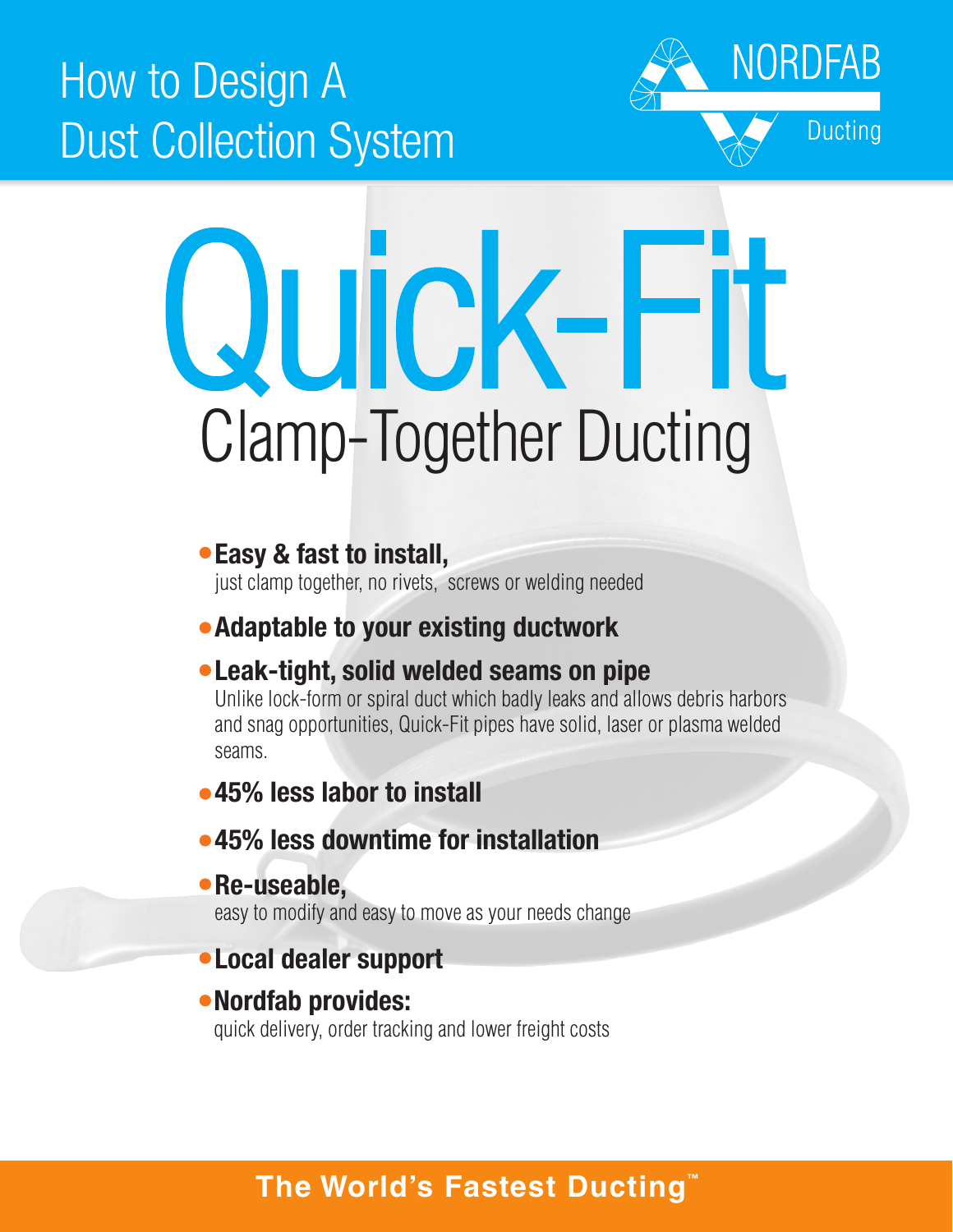



#### Step One: Layout the Machinery Of Your Shop.

The first consideration is the limitation of workshop space (ceiling height, obstructions, electrical service, etc.). It is advisable to place machines requiring the largest cubic feet per minute (CFM) of airflow closest to the dust collector. The required CFM for each machine may be available in your owner's manual. If not, measure the diameter of the dust ports on the machine and use the chart below to estimate the CFM requirements (example: if your woodworking machine has a 3"port you can infer that it requires approximately 220 CFM). If a machine has multiple dust ports, the total CFM for the machine is the sum of all of the ports.

| Inlet<br><b>Diameter</b> | A 33 | Б"<br>ن. ا | $\bigcap$<br>- | 2.5" | $\bigcap$ | $A$ <sup>33</sup> | $-$ | $\sim$ | $\rightarrow$ | $^{\circ}$ | $\bigcap$ "<br>ີ | 10"  |
|--------------------------|------|------------|----------------|------|-----------|-------------------|-----|--------|---------------|------------|------------------|------|
| CFM                      | 24   | 53         | 98             | 150  | 220       | 395               | 614 | 884    | 1203          | 1570       | 1990             | 2455 |

#### Step Two: Draw a Top-Down View Sketch (to Scale) Of Your Machines and Dust Collector.

Using grid paper makes this job more accurate. Be sure to indicate the exact location of each dust port. Indicate the CFM requirements for each dust port.

#### Step Three: Determine the Total CFM Required For Your Whole System

Do this by adding the CFM requirements for all dust ports on all of your machines. The total CFM requirements for your entire shop may exceed the capacity of your dust collector. If that's the case blast gates which allow machines not in use to be isolated from the dust system by closing the appropriated blast gate.



Illustrates a simple bird's-eye view of a 30' x 24' shop with the mainline duct running down the center of the shop.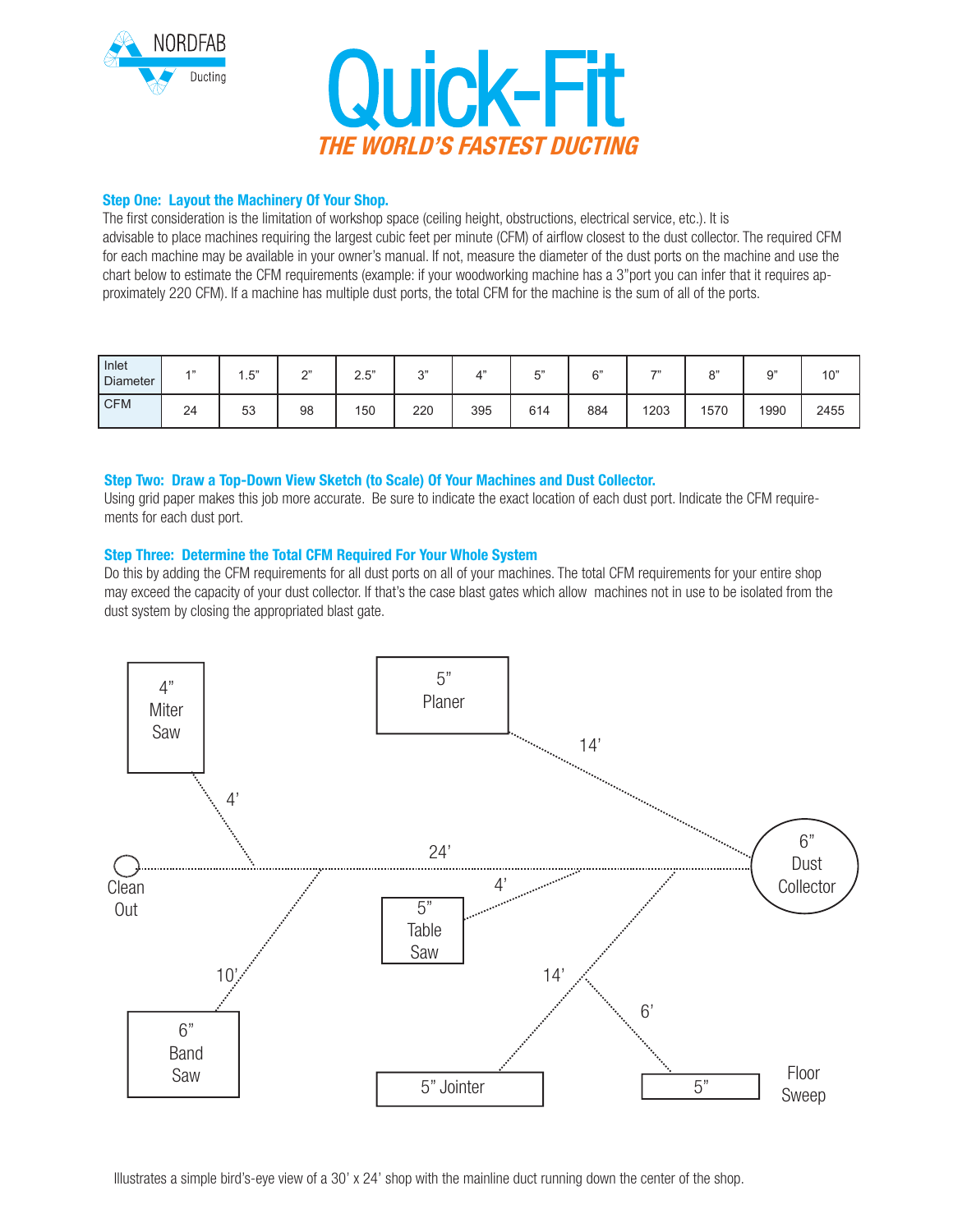



#### Step Four: On Your Drawing, Sketch Out The Position of Your Main Duct Line.

Be sure to run the ducting so that it ends directly above each dust port.

#### Step Five: Determine The Size Of your Ducting.

Begin at the machine that is farthest away from your collector and work your way back towards the filter. Determine the appropriate diameter for the CFM requirements at the first machine. (Example, if the machine has a total air volume of 395, then 4" ducting will be required.)

Continue on to the second machine. If machine two has a dust port that is 3" when it connects to the main duct (where the 4" duct from machine one connects), you will add the CFM from the chart  $(220 + 395 = 615)$  or 5" duct). You would size the branch as a 5-3-4, with 5" being the largest reducing to 4" with a 3" branch going out the side at 30 degrees. Keep in mind that it will require a 60° elbow to make the run perpendicular.)

(NOTE: It is likely that the CFM requirements of your machine will not match the chart below exactly. When this occurs, select the pipe size that is the closest to the required diameter).

Continue on to the remaining machines per the example above, until your main trunk is equivalent in diameter to the size of the collector inlet.

For example, consider a system where the main trunk line is 6" in diameter (representing 615 CFM). When connecting to a machine that requires 395 CFM (4" diameter), you would normally add 615 + 395= 1010 (requiring a 7" duct). However, if the machine can be isolated with a blast gate, then you will not need to add the two air volumes. The existing 6" trunk line would suffice.

**IMPORTANT SAFETY NOTE:** All dust systems MUST be grounded to avoid a buildup of static electricity in the ductwork or filter.